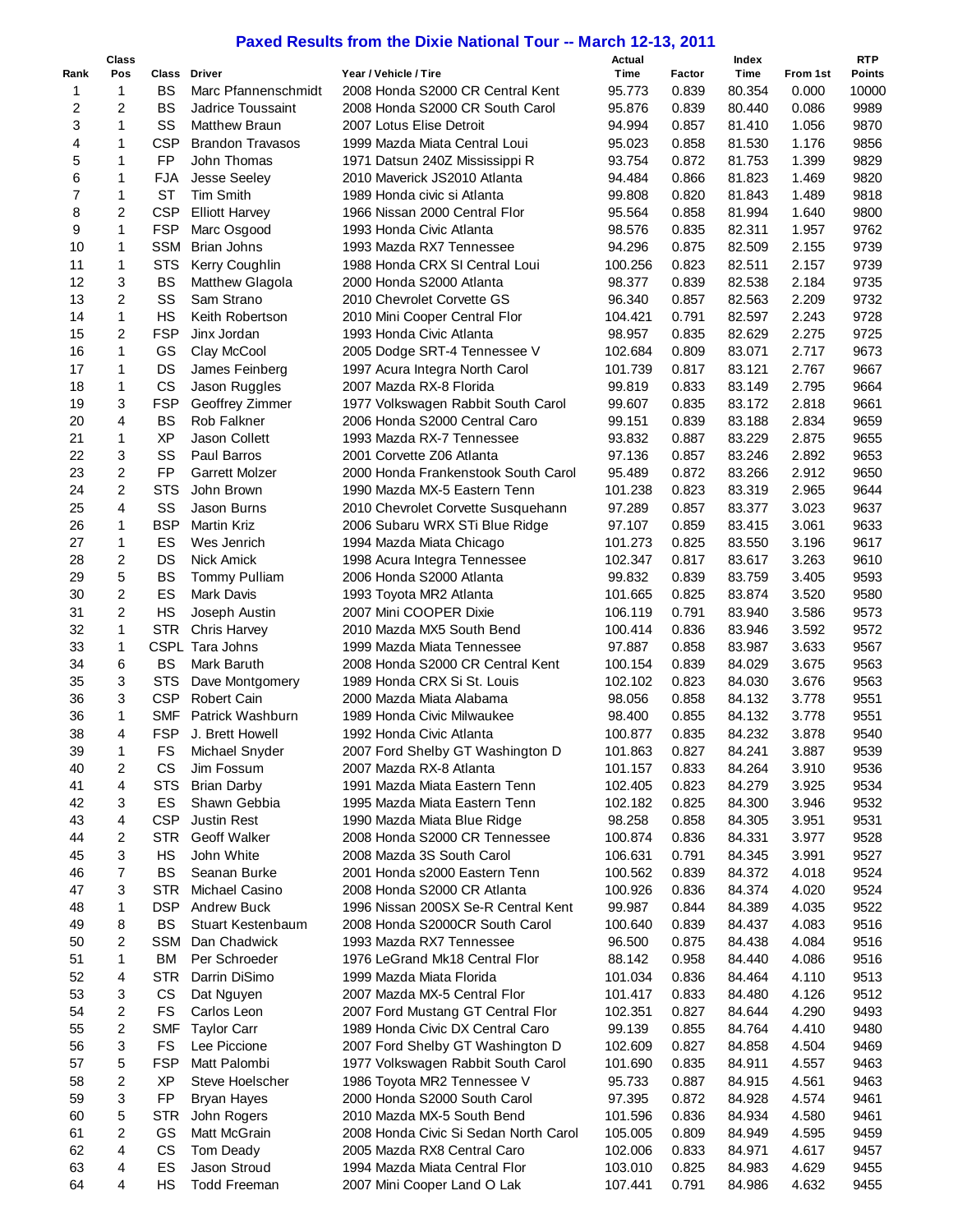| 65  | 5              | ES         | Chris Wells                         | 1994 Mazda Miata Central Flor                                   | 103.049 | 0.825 | 85.015 | 4.661 | 9452 |
|-----|----------------|------------|-------------------------------------|-----------------------------------------------------------------|---------|-------|--------|-------|------|
| 66  | 5              | <b>CSP</b> | Kevin Boswell                       | 1990 Mazda Miata Atlanta                                        | 99.129  | 0.858 | 85.053 | 4.699 | 9448 |
| 67  | $\mathbf{1}$   | <b>SM</b>  | George Bonafede                     | 2009 Datsun GT-R Central Flor                                   | 97.901  | 0.869 | 85.076 | 4.722 | 9445 |
| 68  | 6              | ES         | Mike Taylor                         | 1993 Toyota MR-2 Atlanta                                        | 103.138 | 0.825 | 85.089 | 4.735 | 9444 |
| 69  | 6              | <b>CSP</b> | Darby Darren                        | 1999 Mazda Miata Delta                                          | 99.178  | 0.858 | 85.095 | 4.741 | 9443 |
| 70  | 2              | <b>ST</b>  | Nariah Tracy                        | 1989 Honda Civic Si Central Caro                                | 103.786 | 0.820 | 85.105 | 4.751 | 9442 |
| 71  | 2              | <b>BSP</b> | <b>Bill Collyer</b>                 | 2006 Mitsubishi Evo IX M Central Flor                           | 99.125  | 0.859 | 85.148 | 4.794 | 9437 |
| 72  | $\mathbf{1}$   | <b>ASP</b> | David Lehman                        | 2010 Porsche GT3 Central Flor                                   | 98.805  | 0.862 | 85.170 | 4.816 | 9435 |
| 73  | 5              | <b>STS</b> | Mike Snyder                         | 1988 Honda CRX Si Washington D                                  | 103.542 | 0.823 | 85.215 | 4.861 | 9430 |
| 74  | 6              | <b>STR</b> | David Marcus                        | 1999 Mazda Miata Dixie                                          | 101.949 | 0.836 | 85.229 | 4.875 | 9428 |
| 75  | 6              | <b>STS</b> | Chris DeLay                         | 1988 Honda CRX Si Milwaukee                                     | 103.563 | 0.823 | 85.232 | 4.878 | 9428 |
| 76  | 1              | <b>STX</b> | Michael Kuhn                        | 2004 Mazda RX-8 Central Caro                                    | 103.447 | 0.824 | 85.240 | 4.886 | 9427 |
| 77  | 3              | <b>BSP</b> | Ryan Speaks                         | 2005 Subaru Impreza WRX S Central Flor                          | 99.250  | 0.859 | 85.256 | 4.902 | 9425 |
| 78  | 7              | <b>STS</b> | Justin Harbour                      | 1991 Mazda Miata Central Kent                                   | 103.610 | 0.823 | 85.271 | 4.917 | 9423 |
| 79  | 7              | <b>CSP</b> | Peter Johnson                       | 1990 Mazda Miata Blue Ridge                                     | 99.386  | 0.858 | 85.273 | 4.919 | 9423 |
| 80  | 5              | CS         | Al Aberson                          | 2009 Nissan 370Z Atlanta                                        | 102.389 | 0.833 | 85.290 | 4.936 | 9421 |
| 81  | 2              | <b>SM</b>  | Greg Hahn                           | 2006 Mitsubishi Evo MR Central Flor                             | 98.232  | 0.869 | 85.364 | 5.010 | 9413 |
| 82  | $\overline{7}$ | <b>STR</b> | Nelson Ireson                       | 2006 Mazda MX-5 Arkansas                                        | 102.140 | 0.836 | 85.389 | 5.035 | 9410 |
| 83  | 3              | <b>ST</b>  | Roberto Cornejo                     | 1989 Honda Civic SI Atlanta                                     | 104.178 | 0.820 | 85.426 | 5.072 | 9406 |
| 84  | 5              | SS         | Steve Burger                        | 2001 Chevrolet Corvette Central Flor                            | 99.728  | 0.857 | 85.467 | 5.113 | 9402 |
| 85  | 8              | <b>STR</b> | Jon Nwanagu                         | 2008 Honda S2000 Cr South Carol                                 | 102.283 | 0.836 | 85.509 | 5.155 | 9397 |
| 86  | 8              | <b>CSP</b> | John Waight                         | 1992 Mazda Miata Alabama                                        | 99.708  | 0.858 | 85.549 | 5.195 | 9393 |
| 87  | 4              | <b>ST</b>  | David Stanford                      | 1989 Honda Civic Si Central Caro                                | 104.338 | 0.820 | 85.557 | 5.203 | 9392 |
| 88  | 9              | <b>CSP</b> | Tom Shuman                          | 1990 Mazda Miata Atlanta                                        | 99.727  | 0.858 | 85.566 | 5.212 | 9391 |
| 89  | 6              | SS         | Keath Marx                          | 2002 Chevrolet Corvette Z0 Old Domini                           | 99.850  | 0.857 | 85.571 | 5.217 | 9390 |
| 90  | 4              | FS         | <b>Terry Baker</b>                  | 2011 Ford mustang Washington D                                  | 103.483 | 0.827 | 85.580 | 5.226 | 9389 |
| 91  | 3              | GS         | Chike Dellimore                     | 2003 Mazda MSP Blue Ridge                                       | 105.806 | 0.809 | 85.597 | 5.243 | 9387 |
| 92  | 10             | <b>CSP</b> |                                     | 2000 Mazda Miata Alabama                                        | 99.807  | 0.858 | 85.634 | 5.280 | 9383 |
| 93  | 5              | FS         | Darryl Engle<br><b>Brian Meyers</b> |                                                                 | 103.565 | 0.827 | 85.648 | 5.294 | 9382 |
| 94  | 1              |            | FSPL Ginette Jordan                 | 2007 Ford Mustang Gt Central Flor<br>1993 Honda Civic New Engla | 102.592 | 0.835 | 85.664 | 5.310 | 9380 |
| 95  | 9              | <b>STR</b> | Arnold Fuller                       | 2008 Honda S2000 CR Tennessee                                   | 102.480 | 0.836 | 85.673 | 5.319 | 9379 |
|     | 4              |            |                                     |                                                                 |         |       |        |       |      |
| 96  |                | GS         | Peter St Pierre                     | 2007 Honda Civic Si Atlanta                                     | 105.950 | 0.809 | 85.714 | 5.360 | 9375 |
| 97  | 7              | SS         | <b>Steve Waters</b>                 | 2004 Chevrolet Corvette Z0 Atlanta                              | 100.064 | 0.857 | 85.755 | 5.401 | 9370 |
| 98  | 5              | <b>ST</b>  | <b>Brian Bell</b>                   | 1989 Honda Civic Si Atlanta                                     | 104.618 | 0.820 | 85.787 | 5.433 | 9367 |
| 99  | 8              | <b>STS</b> | Stephen Rife                        | 1989 Honda CRX Eastern Tenn                                     | 104.243 | 0.823 | 85.792 | 5.438 | 9366 |
| 100 | 9              | <b>BS</b>  | Jeff Wetzel                         | 2008 Honda S2000 Gulf Coast                                     | 102.266 | 0.839 | 85.801 | 5.447 | 9365 |
| 101 | $\mathbf{1}$   | <b>ESP</b> | <b>Will Smith</b>                   | 1999 Chevrolet Camaro Z/2 Chattanooga                           | 101.440 | 0.846 | 85.818 | 5.464 | 9363 |
| 102 | $\mathbf{1}$   | AS         | Daniel Shields                      | 2004 Porsche Carrera Central Flor                               | 102.081 | 0.841 | 85.850 | 5.496 | 9360 |
| 103 | 5              | GS         | <b>Shawn Roberts</b>                | 2003 Mazda MS Protege Washington D                              | 106.229 | 0.809 | 85.939 | 5.585 | 9350 |
| 104 | 1              | DM.        | Thomas Austin                       | 1960 Austin mini Dixie                                          | 95.170  | 0.905 | 86.129 | 5.775 | 9329 |
| 105 | 2              | <b>ASP</b> | Craig Ellis                         | 2008 Chevrolet Corvette Z0 Central Flor                         | 99.937  | 0.862 | 86.146 | 5.792 | 9328 |
| 106 | 8              | SS         | <b>Gregory Shumaker</b>             | 2002 Chevrolet Corvette Central Flor                            | 100.543 | 0.857 | 86.165 | 5.811 | 9326 |
| 107 | 3              | <b>SMF</b> | Dave Hardy                          | 1989 Honda Civic Atlanta                                        | 100.799 | 0.855 | 86.183 | 5.829 | 9324 |
| 108 | $\mathbf{1}$   | EP         | Robert Chrismas                     | 1989 Honda Civic Northwester                                    | 99.942  | 0.863 | 86.250 | 5.896 | 9316 |
| 109 | 10             | <b>STR</b> | Des Toups                           | 2001 Honda S2000 Northwest                                      | 103.217 | 0.836 | 86.289 | 5.935 | 9312 |
| 110 | 1              |            | STSL Laura Harbour                  | 1991 Mazda Miata Central Kent                                   | 104.850 | 0.823 | 86.292 | 5.938 | 9312 |
| 111 | 2              | EP         | Marko Horn                          | 1989 Honda CRX Dixie                                            | 100.003 | 0.863 | 86.303 | 5.949 | 9311 |
| 112 | 6              | GS         | <b>Steve Seymore</b>                | 2007 Honda Civic Si Dixie                                       | 106.910 | 0.809 | 86.490 | 6.136 | 9291 |
| 113 | 5              | HS         | James Sauceman                      | 2005 Acura RSX Central Flor                                     | 109.369 | 0.791 | 86.511 | 6.157 | 9288 |
| 114 | 4              | <b>BSP</b> | Michael Jones                       | 1991 Toyota MR2 n-a South Carol                                 | 100.733 | 0.859 | 86.530 | 6.176 | 9286 |
| 115 | 9              | SS         | <b>Terry Tabor</b>                  | 2002 Chevrolet Corvette Central Flor                            | 101.132 | 0.857 | 86.670 | 6.316 | 9271 |
| 116 | 10             | SS         | Marc Portanova                      | 2002 Chevrolet Z06 Old Domini                                   | 101.259 | 0.857 | 86.779 | 6.425 | 9260 |
| 117 | 9              | <b>STS</b> | Abdul Huuda                         | 1995 Mazda miata Buccaneer                                      | 105.453 | 0.823 | 86.788 | 6.434 | 9259 |
| 118 | 11             | <b>STR</b> | Cory Dreyfus                        | 2000 Honda S2000 Atlanta                                        | 103.881 | 0.836 | 86.845 | 6.491 | 9253 |
| 119 | $\overline{7}$ | ES         | Tim Reardon                         | 1993 Toyota MR2 Central Flor                                    | 105.277 | 0.825 | 86.854 | 6.500 | 9252 |
| 120 | 10             | <b>BS</b>  | Joel Fehrman                        | 2000 Honda S2000 Atlanta                                        | 103.592 | 0.839 | 86.914 | 6.560 | 9245 |
| 121 | 5              | <b>BSP</b> | David Wampler                       | 2006 Subaru STI Blue Ridge                                      | 101.213 | 0.859 | 86.942 | 6.588 | 9242 |
| 122 | 1              | STU        | Joshua Morgan                       | 2007 Subaru STI Chattanooga                                     | 103.762 | 0.838 | 86.953 | 6.599 | 9241 |
| 123 | 8              | ES         | <b>Rick Ruth</b>                    | 1994 Mazda Miata Chicago                                        | 105.459 | 0.825 | 87.004 | 6.650 | 9236 |
| 124 | 3              | EP         | Bryan Batchelor                     | 1989 Honda CRX Dixie                                            | 100.837 | 0.863 | 87.022 | 6.668 | 9234 |
| 125 | 9              | ES         | Mark Pilson                         | 1995 Mazda Miata                                                | 105.517 | 0.825 | 87.052 | 6.698 | 9231 |
| 126 | 12             | <b>STR</b> | Mays Mark                           | 2001 Honda S2000 Central Kent                                   | 104.199 | 0.836 | 87.110 | 6.756 | 9224 |
| 127 | 3              | <b>SM</b>  | Jorge Santiago                      | 2009 Nissan GTR Florida                                         | 100.251 | 0.869 | 87.118 | 6.764 | 9224 |
| 128 | 13             | <b>STR</b> | Mike Licursi                        | 2008 Honda S2000 CR Central Caro                                | 104.298 | 0.836 | 87.193 | 6.839 | 9216 |
| 129 | 11             | <b>BS</b>  | Roberta Wetzel                      | 2008 Honda s2000 Gulf Coast                                     | 104.047 | 0.839 | 87.295 | 6.941 | 9205 |
| 130 | $\mathbf{1}$   | <b>CP</b>  | <b>Robert Lewis</b>                 | 1965 Ford Mustang Dixie                                         | 101.511 | 0.860 | 87.299 | 6.945 | 9204 |
| 131 | 14             | <b>STR</b> | Dave Roberts                        | 2001 Honda S2000 Central Kent                                   | 104.436 | 0.836 | 87.308 | 6.954 | 9204 |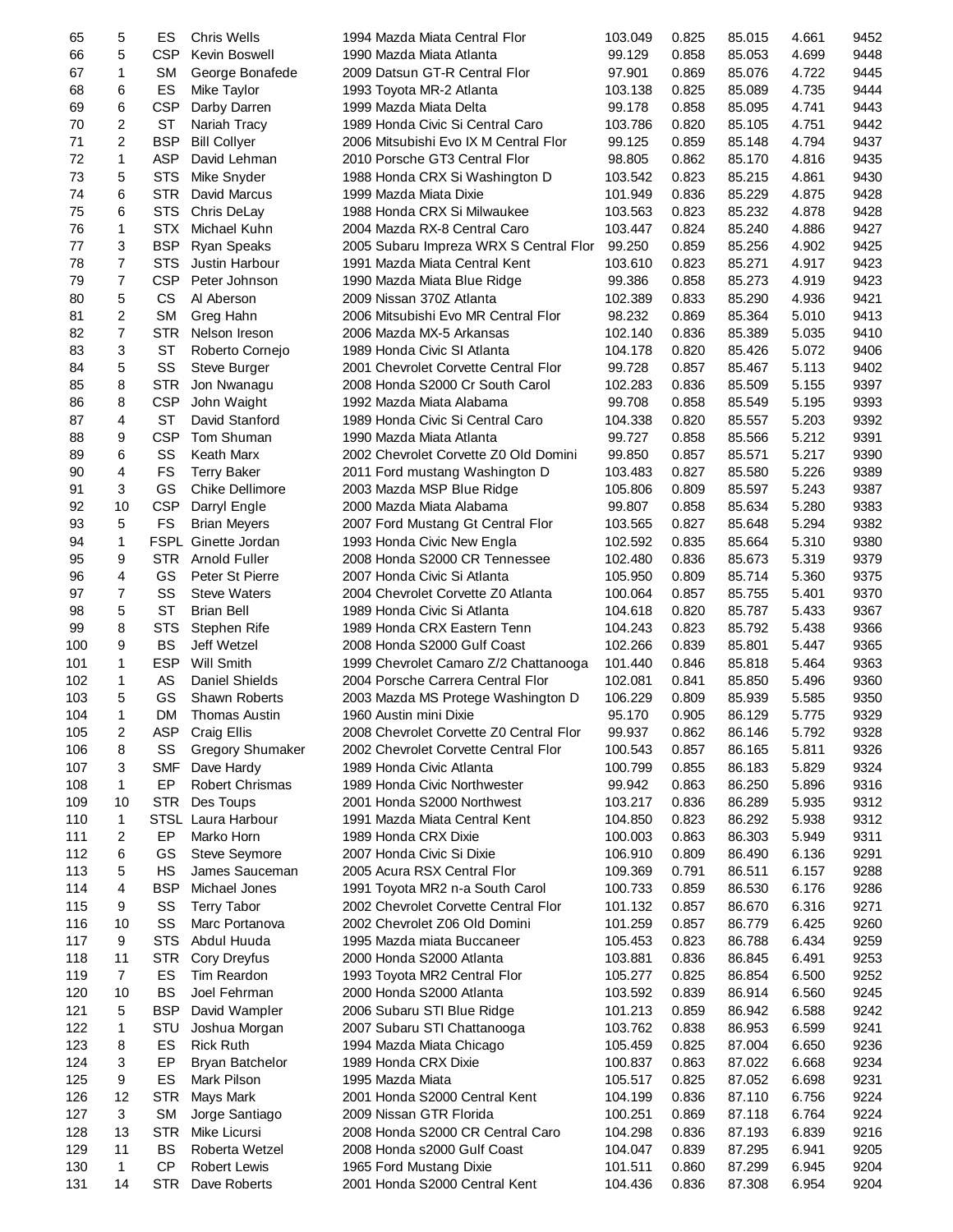| 132        | 6              | <b>BSP</b> | Leroy Lowder                             | 2008 Subaru wrx South Carol                                      | 101.730            | 0.859          | 87.386           | 7.032  | 9195         |
|------------|----------------|------------|------------------------------------------|------------------------------------------------------------------|--------------------|----------------|------------------|--------|--------------|
| 132        | 4              | <b>SMF</b> | Jason Tipple                             | 1992 Honda Smivic Ohio Valley                                    | 102.206            | 0.855          | 87.386           | 7.032  | 9195         |
| 134        | $\mathbf{1}$   | <b>FJB</b> | Ryan Collyer                             | 2008 Birel AR28 Mach 7 Br Central Flor                           | 105.817            | 0.826          | 87.405           | 7.051  | 9193         |
| 135        | 2              | AS         | Han Henze                                | 2007 Porsche Cayman S Tennessee                                  | 104.004            | 0.841          | 87.467           | 7.113  | 9187         |
| 136        | $\mathbf{1}$   | <b>SSL</b> | Donna Marx                               | 2002 Chevrolet Corvette Z0 Old Domini                            | 102.112            | 0.857          | 87.510           | 7.156  | 9182         |
| 137        | 12             | <b>BS</b>  | <b>Gary Mitchell</b>                     | 2001 Honda S2000 Eastern Tenn                                    | 104.312            | 0.839          | 87.518           | 7.164  | 9181         |
| 138        | 15             | <b>STR</b> | Simon Kim                                | 2007 Mazda MX-5 Atlanta                                          | 104.767            | 0.836          | 87.585           | 7.231  | 9174         |
| 139        | 11             | <b>CSP</b> | <b>Bill Harvey</b>                       | 1966 Datsun 2000 Central Flor                                    | 102.109            | 0.858          | 87.610           | 7.256  | 9172         |
| 140        | 16             | <b>STR</b> | Jim Bledsoe                              | 2000 Toyota MR2 Spyder Central Flor                              | 104.838            | 0.836          | 87.645           | 7.291  | 9168         |
| 141        | 2              | <b>STX</b> | <b>Randall Prince</b>                    | 1997 BMW 328is Atlanta                                           | 106.369            | 0.824          | 87.648           | 7.294  | 9168         |
| 142        | 6              | ST         | Amy Smith                                | 1989 Honda civic si Atlanta                                      | 106.909            | 0.820          | 87.665           | 7.311  | 9166         |
| 143        | 17             | <b>STR</b> | matt feeney                              | 2008 Mazda mx5 Dixie                                             | 105.138            | 0.836          | 87.895           | 7.541  | 9142         |
| 144        | 18             | STR.       | Andres Rodriguez                         | 2002 Toyota MR2 Spyder Florida                                   | 105.178            | 0.836          | 87.929           | 7.575  | 9139         |
| 145        | 19             | <b>STR</b> | Andy Hohl                                | 2006 Honda S2000 St. Louis                                       | 105.182            | 0.836          | 87.932           | 7.578  | 9138         |
| 146        | 3              | <b>DS</b>  | Danny Kao                                | 2010 Mazda Mazdaspeed 3 Wash DC                                  | 107.662            | 0.817          | 87.960           | 7.606  | 9135         |
| 147        | 11             | SS         | <b>Brandon Davis</b>                     | 2001 Chevrolet Z06 Corvet                                        | 102.746            | 0.857          | 88.053           | 7.699  | 9126         |
| 148        | $\mathbf{1}$   | FM         | Steven Rosenberg                         | 1988 Raptor F500 Philadelphia                                    | 97.408             | 0.904          | 88.057           | 7.703  | 9125         |
| 149        | $\overline{7}$ | <b>BSP</b> | Adam Benaway                             | 2005 Subaru wrx                                                  | 102.525            | 0.859          | 88.069           | 7.715  | 9124         |
| 150        | 12             | SS         | <b>Tevin Richardson</b>                  | 2001 Chevrolet Corvette Atlanta                                  | 102.866            | 0.857          | 88.156           | 7.802  | 9115         |
| 151        | 3              | SSM        | Chuck Pyanowski                          | 1987 Nissan 300ZX South Carol                                    | 100.822            | 0.875          | 88.219           | 7.865  | 9108         |
| 152        | $\overline{7}$ | GS         | <b>Fastphil Currin</b>                   | 2000 Toyota Celica GT Central Flor                               | 109.057            | 0.809          | 88.227           | 7.873  | 9108         |
| 153        | 3              | <b>STX</b> | <b>Brian Cembor</b>                      | 1997 BMW 328is Atlanta                                           | 107.107            | 0.824          | 88.256           | 7.902  | 9105         |
| 154        | 20             | <b>STR</b> | Mike Cavanaugh                           | 2007 Mazda MX-5 Tennessee V                                      | 105.795            | 0.836          | 88.445           | 8.091  | 9085         |
| 155        | 2              | SSL        | Joan Clark                               | 2001 Chevrolet Corvette Central Flor                             | 103.314            | 0.857          | 88.540           | 8.186  | 9075         |
| 156        | 8              | <b>BSP</b> | <b>Chad Matthews</b>                     | 2008 Subaru Impreza WRX South Carol                              | 103.133            | 0.859          | 88.591           | 8.237  | 9070         |
| 157        | $\mathbf 1$    | DP         | <b>Robert Belvoir</b>                    | 1986 Toyota MR2 Central Flor                                     | 102.203            | 0.867          | 88.610           | 8.256  | 9068         |
| 158        | 10             | <b>STS</b> | <b>Hilary Anderson</b>                   | 1988 Honda CRX Si Northwester                                    | 107.924            | 0.823          | 88.821           | 8.467  | 9047         |
| 159        | 21             | <b>STR</b> | John Kvetko                              | 2006 Mazda MX-5 Arkansas                                         | 106.291            | 0.836          | 88.859           | 8.505  | 9043         |
| 160        | 13             | SS         | Malcolm Lawson                           | 2005 Lotus elise Central Flor                                    | 103.762            | 0.857          | 88.924           | 8.570  | 9036         |
| 161        | $\overline{c}$ | STU        | <b>Cory Simmons</b>                      | 2007 Subaru WRX STI Chattanooga                                  | 106.195            | 0.838          | 88.991           | 8.637  | 9029         |
| 162        | 2              |            | <b>CSPL Laura White</b>                  | 1990 Mazda Miata Atlanta                                         | 103.807            | 0.858          | 89.066           | 8.712  | 9022         |
| 163        | $\overline{4}$ | DS         | william Davis                            | 1988 BMW 325ix Eastern Tenn                                      | 109.053            | 0.817          | 89.096           | 8.742  | 9019         |
| 164        | 22             | <b>STR</b> | Josh Cavanaugh                           | 2007 Mazda Miata Tennessee V                                     | 106.593            | 0.836          | 89.112           | 8.758  | 9017         |
|            | 23             | <b>STR</b> |                                          |                                                                  |                    | 0.836          | 89.159           | 8.805  | 9012         |
| 165        | 3              | STU        | <b>Randall Rutledge</b>                  | 2000 Honda s2000 Atlanta                                         | 106.650            |                |                  |        | 9009         |
| 166        | 3              |            | <b>Greg Pressley</b>                     | 2004 Subaru STI Central Caro                                     | 106.435<br>103.988 | 0.838          | 89.193           | 8.839  |              |
| 167<br>167 | 6              | FS         | CSPL Patsy Tabor<br><b>Edward Fisher</b> | 1990 Mazda Miata Central Flor<br>2005 Cadillac CTS-V Tennessee V |                    | 0.858<br>0.827 | 89.222<br>89.222 | 8.868  | 9006<br>9006 |
| 169        | 4              | FP         |                                          |                                                                  | 107.886            | 0.872          | 89.385           | 8.868  | 8990         |
| 170        | 3              | SSL        | <b>Taylor George</b>                     | 2001 Honda S2000 Mississippi                                     | 102.506            |                |                  | 9.031  |              |
| 171        | $\mathbf{1}$   |            | <b>Holly Schwedler</b>                   | 2002 Chevrolet Corvette Washington D                             | 104.362            | 0.857<br>0.862 | 89.438           | 9.084  | 8984<br>8982 |
|            |                |            | ASPL Donna Littlejohn                    | 2002 Chevrolet Corvette Z0 South Carol                           | 103.788            |                | 89.465           | 9.111  |              |
| 172        | 2              | <b>DSP</b> | Don Johnson                              | 1990 Nissan 240sx Buccaneer                                      | 106.099            | 0.844          | 89.548           | 9.194  | 8973         |
| 173        | 11             | <b>STS</b> | Aaron Carroll                            | 1989 Honda CRX Si Eastern Tenn                                   | 108.861            | 0.823          | 89.593           | 9.239  | 8969         |
| 174        | 4              | STX        | Ken Gresham                              | 1989 Honda Civic SI Atlanta                                      | 108.778            | 0.824          | 89.633           | 9.279  | 8965         |
| 175        | 24             | <b>STR</b> | Don Moody                                | 2008 Honda S2000 CR South Carol                                  | 107.262            | 0.836          | 89.671           | 9.317  | 8961         |
| 176        | 25             | <b>STR</b> | Teddie Alexandrova                       | 2002 Toyota MR2 Spyder Dixie                                     | 107.342            | 0.836          | 89.738           | 9.384  | 8954         |
| 177        | $\mathbf{1}$   | EM         | <b>Scott Minehart</b>                    | 2007 Brunton Super Stalker Central Flor                          | 98.635             | 0.910          | 89.758           | 9.404  | 8952         |
| 178        | 1              |            | F125 Matthew Wareham                     | 1998 Birel Honda Central Flor                                    | 94.293             | 0.952          | 89.767           | 9.413  | 8951         |
| 179        | 3              | ASP        | Thomas Simon                             | 2005 Chevrolet Corvette Atlanta                                  | 104.185            | 0.862          | 89.807           | 9.453  | 8947         |
| 180        | 5              | DS         | James Newman                             | 2010 Mazda Mazdaspeed 3 Wash DC                                  | 109.941            | 0.817          | 89.822           | 9.468  | 8946         |
| 181        | 6              | DS         | <b>Curtis Staples</b>                    | 2002 BMW 330ci Old Domini                                        | 109.998            | 0.817          | 89.868           | 9.514  | 8941         |
| 182        | 2              | <b>FJA</b> | Shane May                                | 1999 margay kart Dixie                                           | 103.789            | 0.866          | 89.881           | 9.527  | 8940         |
| 183        | 26             | <b>STR</b> | Steven Hughes                            | 2006 Honda s2000 Central Flor                                    | 107.729            | 0.836          | 90.061           | 9.707  | 8922         |
| 184        | $\overline{7}$ | DS         | <b>Trevor Swartz</b>                     | 2008 Subaru Impreza WRX Florida                                  | 110.346            | 0.817          | 90.153           | 9.799  | 8913         |
| 185        | 3              | <b>DSP</b> | Laura Johnson                            | 1990 Nissan 240sx Buccaneer                                      | 106.820            | 0.844          | 90.156           | 9.802  | 8913         |
| 186        | 27             | <b>STR</b> | Meredith Najewicz                        | 2001 Honda S2000 Atlanta                                         | 108.355            | 0.836          | 90.585           | 10.231 | 8871         |
| 187        | 5              | <b>SMF</b> | <b>Travis Robuck</b>                     | 1992 Honda Civic Fort Wayne                                      | 105.956            | 0.855          | 90.592           | 10.238 | 8870         |
| 188        | 28             | <b>STR</b> | Jim Hughes                               | 2006 Honda S2000 Central Flor                                    | 108.558            | 0.836          | 90.754           | 10.400 | 8854         |
| 189        | 5              | FP         | William Long                             | 2001 Honda S2000 Mississippi                                     | 104.132            | 0.872          | 90.803           | 10.449 | 8849         |
| 190        | 4              | <b>STU</b> | <b>Rick Therrien</b>                     | 2008 BMW 135i Buccaneer                                          | 108.466            | 0.838          | 90.895           | 10.541 | 8840         |
| 191        | 14             | SS         | Filip Kowalewski                         | 2004 Chevy Corvette Z06 Atlanta                                  | 106.369            | 0.857          | 91.158           | 10.804 | 8815         |
| 192        | 2              | DP         | <b>Rick Blair</b>                        | 1989 Toyota MR2 Central Flor                                     | 105.196            | 0.867          | 91.205           | 10.851 | 8810         |
| 193        | 4              | <b>ASP</b> | David Ball                               | 2005 Chevrolet Corvette Atlanta                                  | 105.980            | 0.862          | 91.355           | 11.001 | 8796         |
| 194        | 4              | <b>SM</b>  | G Walter Hahn                            | 2006 Mitsubishi Evo Mr Central Flor                              | 105.132            | 0.869          | 91.360           | 11.006 | 8795         |
| 195        | 12             | <b>STS</b> | <b>Chris Shute</b>                       | 1988 Toyota MR2 Atlanta                                          | 111.051            | 0.823          | 91.395           | 11.041 | 8792         |
| 196        | 4              |            | CSPL Katie Darby                         | 1999 Mazda Miata Delta                                           | 106.552            | 0.858          | 91.422           | 11.068 | 8789         |
| 197        | 2              | DM         | <b>Charles Spera</b>                     | 2007 Ultralite XR7 Detroit                                       | 101.114            | 0.905          | 91.508           | 11.154 | 8781         |
| 198        | 2              | <b>CP</b>  | <b>Brad Foreman</b>                      | 1990 Chevrolet IROC -Z Ohio Valley                               | 106.435            | 0.860          | 91.534           | 11.180 | 8779         |